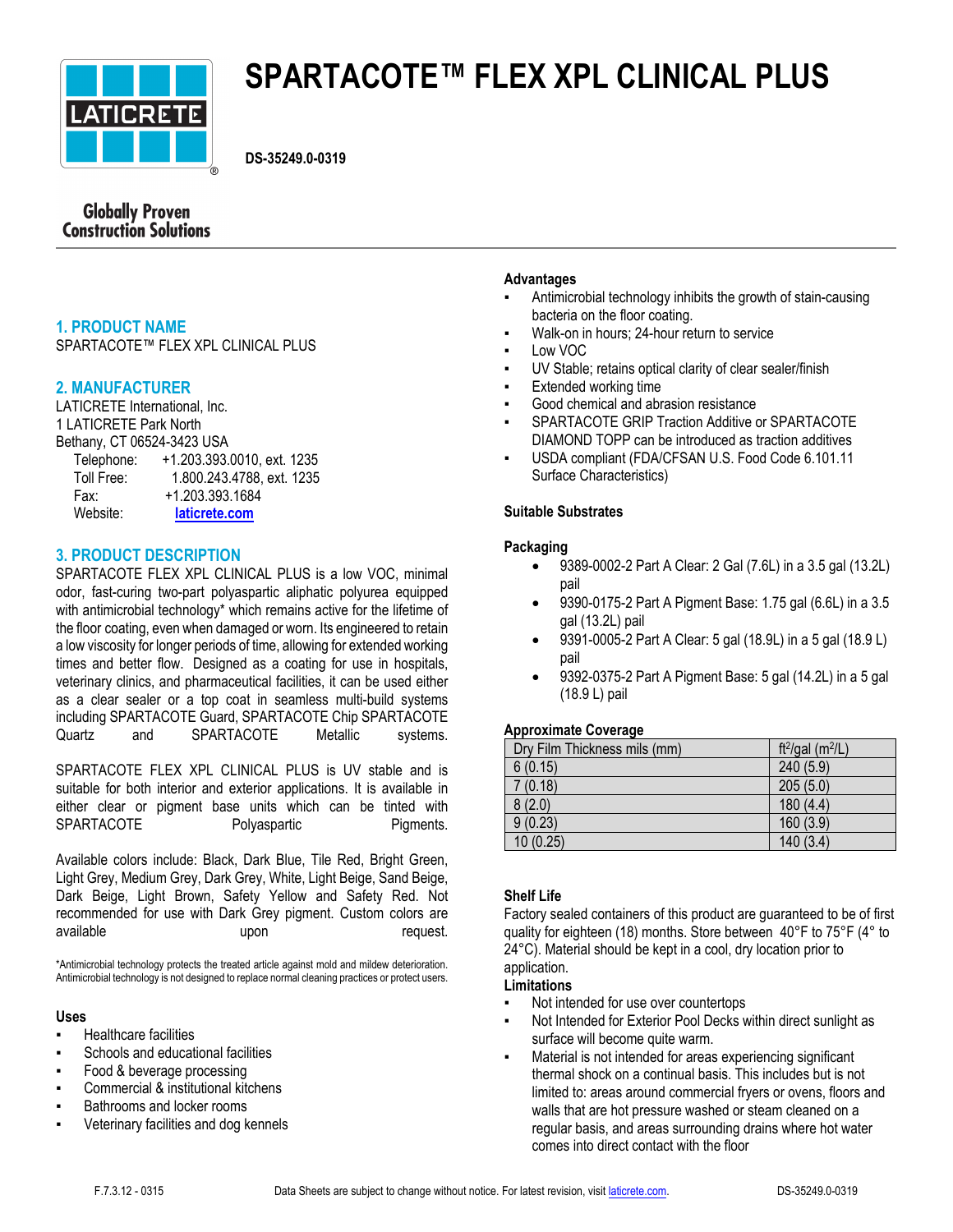#### **Cautions**

- FOR PROFESSIONAL USE ONLY
- Thoroughly read all technical data sheets, application guidelines, warranty disclaimers and Safety Data Sheets (SDS) prior to use. Application guides depending on the system employed are available at www.laticrete.com.
- Wear protective gloves, protective clothing and eye protection.
- Harmful if inhaled. Avoid breathing vapors, mist or spray.
- Causes skin irritation. Rinse skin with water/shower. If skin irritation or rash occurs: Get medical advice/attention.
- Causes serious eye irritation. If in eyes: Rinse cautiously with water for several minutes. Remove contact lenses, if present and easy to do. Continue rinsing. If eye irritation persists: Get medical advice/attention.
- May be fatal if swallowed and enters airways. If swallowed: Immediately call a poison center/doctor. Do NOT induce vomiting.
- Keep out of reach of children.

# **4. TECHNICAL DATA**

# **VOC/LEED Product Information**

30 g/L (as intended for use)

**Physical Properties**

| Test                  | <b>Test Method</b> | <b>Results</b>      |
|-----------------------|--------------------|---------------------|
| Tensile Strength      | <b>ASTM 2370</b>   | 2575 psi (17.8 MPa) |
| Tensile Strength      | ASTM D638          | 1820 psi (12.5 MPa) |
| Impact Resistance     | ASTM D5420         | 68 in-lb (7.7 N-m)  |
| <b>Taber Abrasion</b> | ASTM D4060         | 41 mg/cycle         |

#### **Working Properties**

| <b>Property Name</b>             | <b>Property Value</b>        |
|----------------------------------|------------------------------|
| Mix Ratio                        | 2 Part A: 1 Part B by volume |
| <b>Working Time</b>              | 20-25 minutes                |
| Minimum Re-coat Time             | 2 Hours                      |
| Maximum Re-coat Time             | 24 Hours                     |
| Foot Traffic / Vehicular Traffic | 3-4 Hours / 24 Hours         |

Specifications subject to change without notification. Results shown are typical but reflect test procedures used. Actual field performance will depend on installation methods and site conditions.

# **5. INSTALLATION**

#### **Surface Preparation - Concrete**

Surfaces to be coated must be free of grease and any other contaminants that may impede adhesion. Always check the surface for any bond inhibitors prior to application. Any repairs must be addressed prior to application and should be repaired in accordance with ICRI standards. Do not use Alcohol to clean prior to application.

Concrete must be mechanically profiled to an ICRI CSP-2. Ensure that all surface laitance is removed prior to coating. The prepared surface should have a tensile pull-off strength of 200 psi (1.4 MPa) or greater when tested in accordance with ASTM C1583. Concrete must be tested for relative humidity (RH) prior to installation of any coatings. The RH of the slab must not exceed 75% as tested per ASTM F2170. If RH measures 75% or greater, use SPARTACOTE Moisture Vapor Barrier.

# **Mixing Pigmented Coatings**

Add full contents of SPARTACOTE Polyaspartic Pigment pack directly into short filled Part A Pigment Base. Mix pigment into Part A with a slow speed drill mixer for 2 minutes to fully disperse the polyaspartic pigments. Failure to properly mix pigments may lead to an inconsistent finish and reduced product performance.

# **Mixing Part A with Part B**

SPARTACOTE FLEX XPL CLINICAL PLUS Part A can be mixed with SPARTACOTE FLEX XPL Part B. Mix 2 Parts A and 1 Part B. (2:1) by volume using a clean, dry working vessel. Use a paddle mixer on slow speed for 2 minutes. Avoid overmixing or creating a vortex that could introduce air. Do not mix below the dew point, which will shorten the pot life. No induction time is required prior to use.

If a traction additive (e.g. SPARTACOTE GRIP Traction Additive) is to be incorporated, it is to be added after thoroughly mixing Part A and Part B.

NOTE: Once mixing is complete, use within the pot life window. Leaving mixed material in the bucket will generate excessive heat.

#### **Application**

SPARTACOTE FLEX XPL may be applied by brush, roller, resin broom or squeegee. Suggested application thickness is 8 mils (0.20 mm) or 180 ft<sup>2</sup>/gal (4.4 m<sup>2</sup>/L). Maximum application mil thickness in a single application is 10 mils (0.25 mm). Spread evenly over all prepared surfaces to desired thickness. Immediately following, while the coating is still wet, use a SPARTACOTE Roller Skin or other high quality 3/8" (9 mm) nap non-shedding roller to back-roll at 90° from the original application direction to help ensure full coverage and uniform thickness. Use a brush or small roller around penetrations, columns, and any other obstructions. Periodically check mil thickness using a wet film thickness gauge. Do not allow the product to puddle or pool. Contact LATICRETE directly for specifics on effective application techniques.

The material will be dry to the touch 2 to 3 hours after application, dependent on ambient temperature, slab temperature and humidity. Product may be re-coated within 2 to 24 hours following application. Light foot traffic is acceptable 3 to 4 hours following application and vehicular traffic is acceptable 24 hours after application.

If using as a top coat over epoxy, it is critical that the epoxy not be let down with alcohol during installation or cleaned with alcohol prior to application. Always apply over epoxy within the manufacturer's recommended re-coat time.

#### **Notes**

Mock-ups and field test areas are required in order to validate performance and appearance relate characteristics (including but not limited to color, inherent surface variations, wear, anti dusting, abrasion resistance, chemical resistance, stain resistance, coefficient of friction, etc.) to ensure system performance as specified for the intended use, and to determine approval of the coating system.

Variability in job site conditions (including but not limited to surface preparation, sunlight, humidity, dew point, temperature, etc.) during application of SPARTACOTE products may lead to fisheyes, blistering, pinholes, wrinkling, or outgassing of air in the concrete and